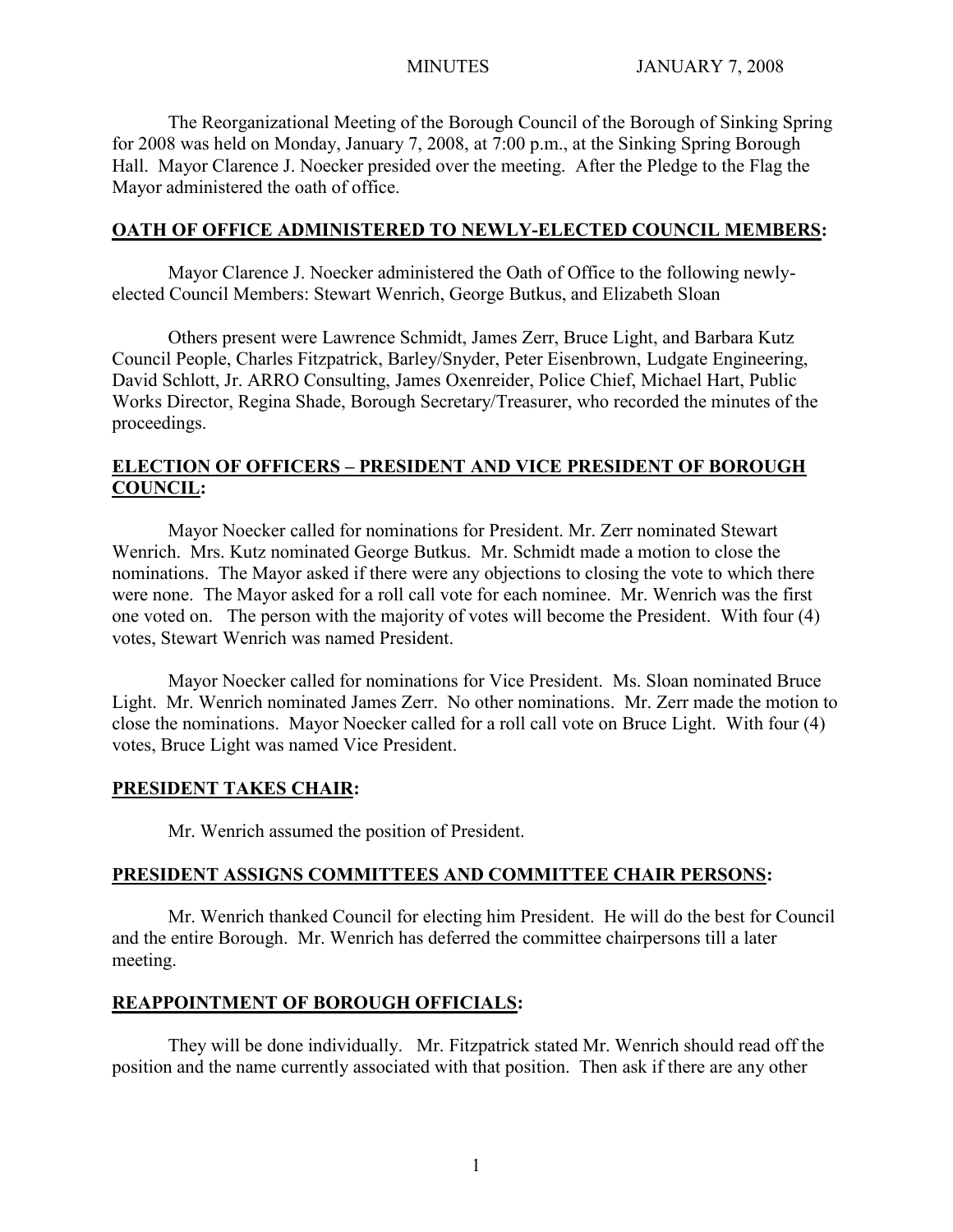nominations for that position. If there are none, then we can pass on and vote for them all at the end. If there is another nomination, then we must vote on that position at that time.

- A. Borough Secretary/Treasurer Regina M. Shade Mr. Light made a motion to retain Mrs. Shade as Secretary/Treasurer; seconded by Mr. Zerr. Mr. Butkus had a question since we now have four (4) people in the office maybe we could split this position. Mr. Light feels we should table this and take it up at workshop. Ms. Sloan feels we should include Mrs. Shade in on the discussion. She might be extremely busy and be willing to give up a portion of the job as she might have enough with one portion of the job. She again stated we should get Mrs. Shade's input in this matter. There were no other nominations.
- B. Solicitor Charles Fitzpatrick/BarleySnyder Mr. Light made a motion to retain Mr. Fitzpatrick; seconded by Mr. Schmidt. No other nominations.
- C. Engineer Ludgate Engineering Mr. Light made a motion to retain Ludgate Engineering; seconded by Mr. Schmidt. No other nominations.
- D. Sewer Engineer ARRO Consulting Mr. Butkus made a motion to retain ARRO Consulting as sewer engineer; seconded by Mr. Light. No other nominations.
- E. Zoning Officer Michael Hart Mrs. Kutz made a motion to retain Mr. Hart; seconded by Mr. Butkus. No other nominations. Mr. Butkus made a motion to retain Ludgate Engineering as a back up to Mr. Hart; seconded by Ms. Sloan. No other nominations.
- F. Commercial Building Inspector Ludgate Engineering Mr. Schmidt made a motion to retain Ludgate; seconded by Mrs. Kutz. No other nominations.
- G. Residential Building Inspector/Code Enforcement Michael Hart Mr. Butkus made a motion to retain Mr. Hart; seconded by Mr. Light. No other nominations.
- H. Plumbing Inspectors Kraft Code Services Mr. Butkus made a motion to retain Kraft Code Services; seconded by Mrs. Kutz. No other nominations.
- I. Fire Marshal Paul Roth Mr. Light made the motion to retain Mr. Roth; seconded by Mr. Schmidt. No other nominations.
- J. Auditor Reinhart & Company Mr. Butkus made the motion to retain Reinhart and Company; seconded by Mrs. Kutz. No other nominations.
- K. Sewer Enforcement Officer ARRO Consulting Mr. Butkus made a motion to retain ARRO Consulting; seconded by Mr. Schmidt. No other nominations.
- L. Vacancy Board Michael Hart we currently do not have a chairman. This position may be filled by an employee. Mr. Schmidt made a motion to appoint Mr. Hart,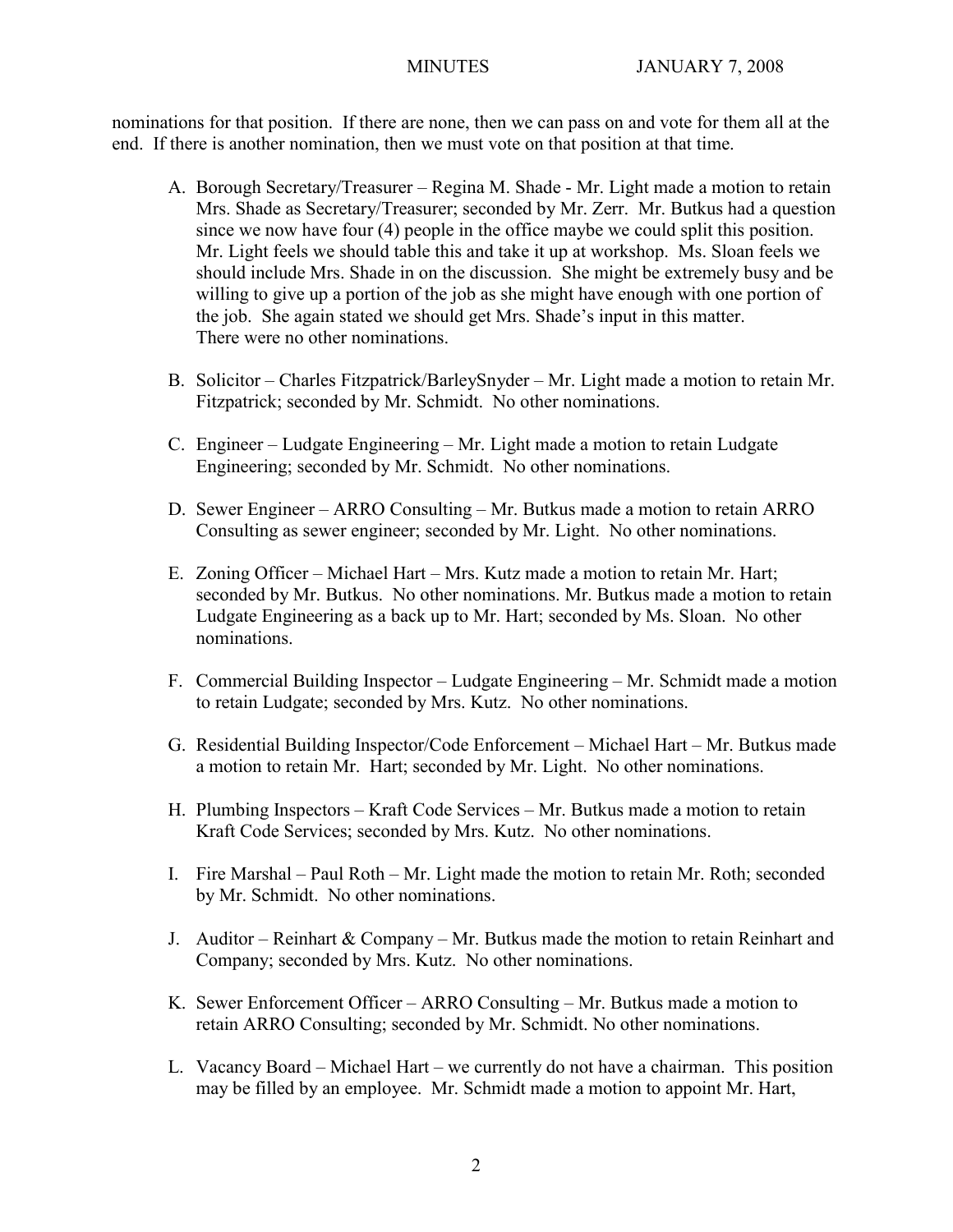Chairman of the Vacancy Board; seconded by Mr. Light. Mrs. Kutz questioned what this position is. Mr. Fitzpatrick explained how the position works and who is on the Board. (The Board consists of Council along with the Chairman). No other nominations.

Mr. Butkus made a motion to reappoint all these seats that had no other nominations; seconded by Mr. Butkus. Mr. Wenrich called for a roll call vote. AYES – 6, NAYS – 1 (Mr. Zerr); motion carried.

### **REAPPOINTMENT OF VOLUNTEER BOARD MEMBERS:**

## **MUNCIPIAL AUTHORITY**

Currently we have two (2) five (5) year terms up on the Municipal Authority. Mr. Butkus spoke with a resident, Mr. Jeffrey Mohn, who is willing to serve on that Board. He has not submitted a letter; however he is definitely interested. Mrs. Shade had a letter from Mrs. Kandi Moser and in addition she was told verbally that Ms. Brenda Messina would also like to serve on the Authority. Mr. Butkus inquired if a non resident can serve on the Authority. Mr. Fitzpatrick stated that Mrs. Shade called him today inquiring the same thing. According to the Municipal Authorities Act if you are a taxpayer, a business owner, or a resident or citizen of the municipality that appoints you, you are able to serve. This law was changed about five (5) or (6) years ago to include these issues. Mr. Butkus made a motion to appoint Ms. Messina and Mr. Mohn to the Authority; seconded by Ms. Sloan. Mr. Zerr made a motion to appoint Mrs. Moser to the Authority; seconded by Mr. Schmidt. Mr. Fitzpatrick stated that a roll call vote for each candidate should be done in the order in which they were presented. The first was Jeffrey Mohn.  $AYES - 4$ ,  $NAYS - 3$ ; motion carried. The second candidate was Ms. Messina.  $AYES - 6$ , NAYS – 0, ABSTAIN – 1 (Mr. Wenrich). There was no need for another roll call. The appointees are Mr. Jeffrey Mohn and Ms. Brenda Messina.

# **RECREATION BOARD**

Mr. Light made a motion to appoint Ms. Stephanie Johnson to the Recreation Board; seconded by Mrs. Kutz. No other nominations.

### **PLANNING COMMISSION**

There is one (1) five (5) year seat open. Mrs. Shade has advertised for that seat; however there have been no applications put in as of yet. The seat will remain open.

### **LIBRARY BOARD**

There are two (2) three (3) year seat open. Mr. Butkus made a motion to appoint Mr. William Falter and Mrs. Deborah Franck; seconded by Mrs. Kutz. No other nominations.